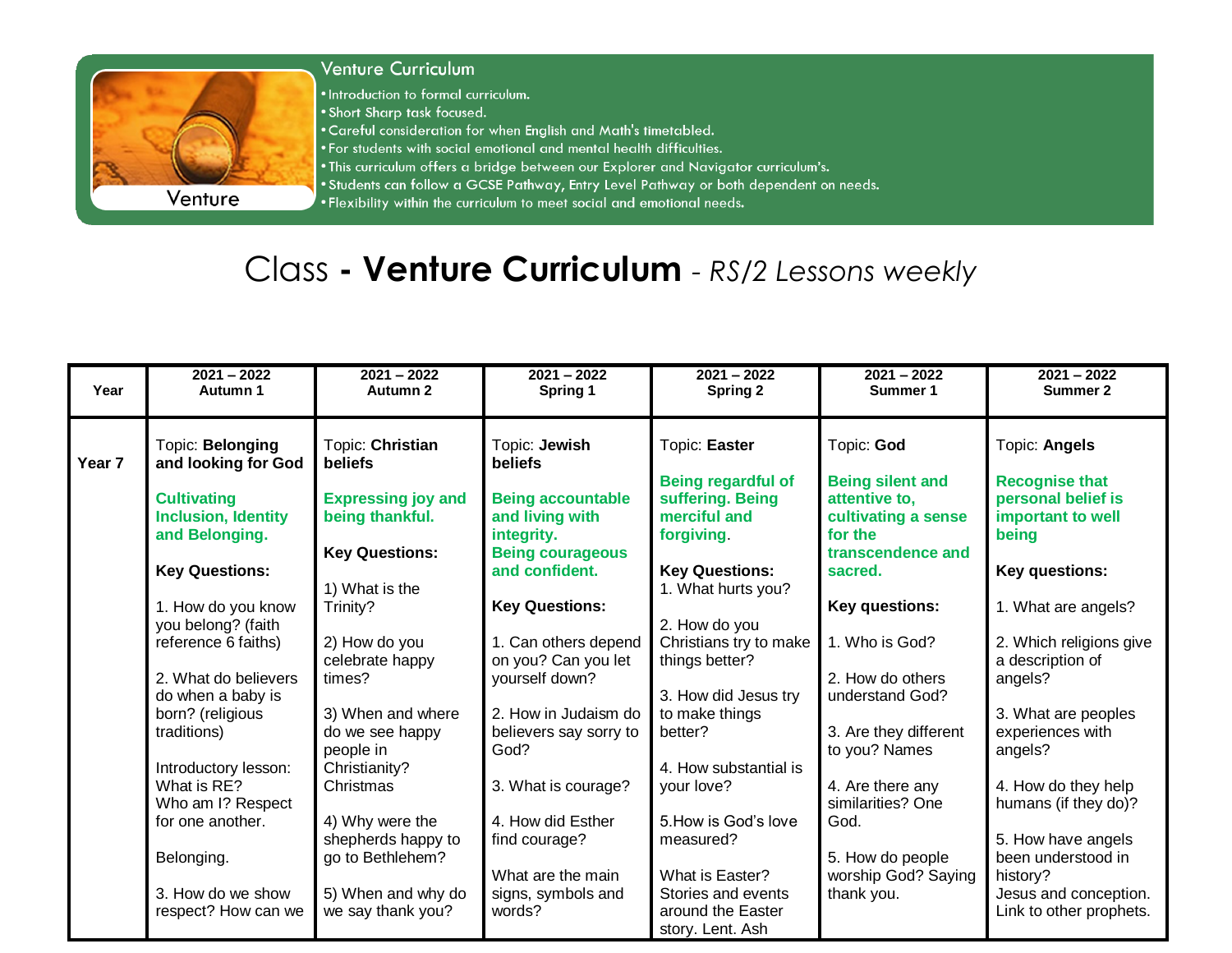|                    | react differently in<br>different situations?<br>4, Overview of<br>different faiths.<br>Key skills and<br>knowledge:<br>Describe the key<br>teachings and beliefs<br>of a religion.<br><b>Assessment</b><br>outcome:<br>Can join in with<br>some religious<br>rituals; bowing in<br>prayer, outing<br>hands together. (P6)<br><b>Begins to</b><br>understand that<br>other people have<br>needs and to<br>respect them. (P7)<br>Pre and post topic<br>assessments. | 6) Do you know a<br>thank you prayer?<br>7) How did the<br>Christmas story help<br>Christians to be<br>thankful?<br>8). How is it<br>celebrated today? Is<br>there a difference?<br>Key skills and<br>knowledge:<br>Explain religious<br>ceremonies and<br>rituals and their<br>importance for<br>people's lives and<br>sense of belonging.<br><b>Assessment</b><br>outcomes:<br>Is aware of their<br>actions and<br>influence on events<br>and other people.<br>(P6)<br><b>Uses simple</b><br>phrases to<br>communicate their<br>ideas about<br>religions events and<br>experiences. (P7)<br>Pre and post topic<br>assessments. | What do Jews<br>believe? The story of<br>Esther. Purim.<br>Key skills and<br>knowledge:<br>Begin to compare the<br>main festivals of<br>world religions.<br><b>Assessment</b><br>outcomes:<br><b>Expresses and</b><br>communicates<br>feelings in different<br>ways. (P6)<br><b>Works with another</b><br>in group activity.<br>(P7)<br>Pre and post topic<br>assessments. | Wednesday. Holy<br>Week. Palm Sunday.<br>Good Friday. Easter<br>Sunday.<br>The importance of<br>the Easter story in<br>Christian faith.<br>Key skills and<br>knowledge:<br><b>Begin to identify</b><br>religious symbolism<br>in different forms of<br>art and<br>communication.<br><b>Assessment</b><br>outcomes:<br>They can listen and<br>begin to respond to<br>familiar religious<br>stories, music or<br>poems (P6).<br>Can recognise and<br>name main<br>characters through<br>drama. (P7)<br>Pre and post topic<br>assessments. | 6. Do they really<br>need to? Omnipotent,<br>Omnipresent.<br>7. What names are<br>used for God?<br>8. Is there a God?<br>Link to scripture and<br>opinions.<br>Key skills and<br>knowledge:<br><b>Identify religious</b><br>artefacts and how<br>they are involved in<br>daily practices and<br>rituals.<br><b>Assessment</b><br>outcomes:<br>Shows concern and<br>sympathy for others<br>in distress. [for<br>example, through<br>gestures, facial<br>expressions or by<br>offering comfort].<br>(P6)<br><b>Answers simple</b><br>religious questions<br>with limited<br>choices.(P7)<br>Pre and post topic<br>assessments. | Key skills and<br>knowledge:<br><b>Express their beliefs in</b><br>different forms, with<br>respect for others'<br>beliefs and comparing<br>beliefs.<br><b>Assessment</b><br>outcome:<br><b>Can independently</b><br>over write simple<br>religious words. (P6).<br>They can evaluate<br>their own work and<br>behaviour in simple<br>ways. Beginning to<br>identify some actions<br>as right or wrong on<br>the basis of the<br>consequence. (P7)<br>Pre and post topic<br>assessments. |
|--------------------|--------------------------------------------------------------------------------------------------------------------------------------------------------------------------------------------------------------------------------------------------------------------------------------------------------------------------------------------------------------------------------------------------------------------------------------------------------------------|----------------------------------------------------------------------------------------------------------------------------------------------------------------------------------------------------------------------------------------------------------------------------------------------------------------------------------------------------------------------------------------------------------------------------------------------------------------------------------------------------------------------------------------------------------------------------------------------------------------------------------|----------------------------------------------------------------------------------------------------------------------------------------------------------------------------------------------------------------------------------------------------------------------------------------------------------------------------------------------------------------------------|-----------------------------------------------------------------------------------------------------------------------------------------------------------------------------------------------------------------------------------------------------------------------------------------------------------------------------------------------------------------------------------------------------------------------------------------------------------------------------------------------------------------------------------------|------------------------------------------------------------------------------------------------------------------------------------------------------------------------------------------------------------------------------------------------------------------------------------------------------------------------------------------------------------------------------------------------------------------------------------------------------------------------------------------------------------------------------------------------------------------------------------------------------------------------------|------------------------------------------------------------------------------------------------------------------------------------------------------------------------------------------------------------------------------------------------------------------------------------------------------------------------------------------------------------------------------------------------------------------------------------------------------------------------------------------|
| Links to<br>Gatsby | <b>Gatsby Benchmark</b>                                                                                                                                                                                                                                                                                                                                                                                                                                            | <b>Gatsby Benchmark</b>                                                                                                                                                                                                                                                                                                                                                                                                                                                                                                                                                                                                          | <b>Gatsby Benchmark</b>                                                                                                                                                                                                                                                                                                                                                    | <b>Gatsby Benchmark</b>                                                                                                                                                                                                                                                                                                                                                                                                                                                                                                                 | <b>Gatsby Benchmark</b>                                                                                                                                                                                                                                                                                                                                                                                                                                                                                                                                                                                                      | <b>Gatsby Benchmark</b>                                                                                                                                                                                                                                                                                                                                                                                                                                                                  |
| Benchmark.         | 4. Linking curriculum<br>learning to careers.<br>Students to consider<br>what skills are<br>needed to access the<br>opportunities they are<br>interested in.                                                                                                                                                                                                                                                                                                       | 3. Addressing the<br>needs of each pupil.<br>Students to consider<br>what skills are<br>needed to access the<br>opportunities they are<br>interested in.                                                                                                                                                                                                                                                                                                                                                                                                                                                                         | 5. Encounters with<br>employers and<br>employees.<br>Students to consider<br>what skills are<br>needed to access the                                                                                                                                                                                                                                                       | 4. Linking curriculum<br>learning to careers.<br>Students to consider<br>what skills are<br>needed to access the                                                                                                                                                                                                                                                                                                                                                                                                                        | 3. Addressing the<br>needs of each pupil.<br>Students to consider<br>what skills are<br>needed to access the                                                                                                                                                                                                                                                                                                                                                                                                                                                                                                                 | 5. Encounters with<br>employers and<br>employees.<br>Students to consider<br>what skills are needed<br>to access the<br>opportunities they are                                                                                                                                                                                                                                                                                                                                           |